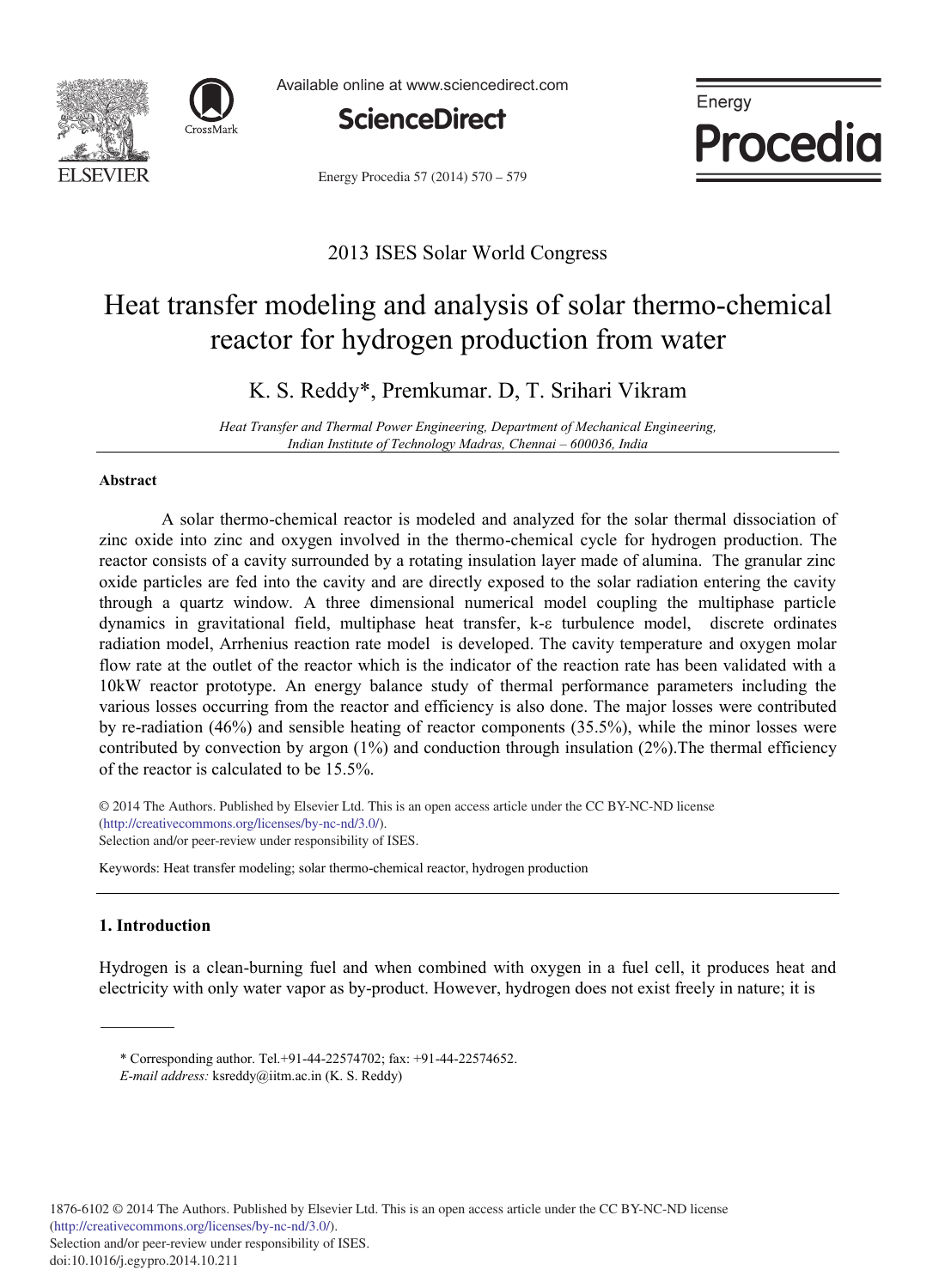| Nomenclature         |                                                                         |
|----------------------|-------------------------------------------------------------------------|
| $A_{p}$              | pre-exponential factor of Arrhenius reaction rate model                 |
| d                    | diameter of granular particles (m)                                      |
| $e_{ss}$             | restitution coefficient                                                 |
| E                    | activation energy (kJ/mol)                                              |
| g                    | gravitational acceleration vector $(m/s2)$                              |
| $g_{0,ss}$           | radial distribution function                                            |
| h                    | enthalpy $(J/kg)$                                                       |
| $h_{pq}$             | heat transfer coefficient between primary and secondary phase $(W/m2K)$ |
| $K_{l,s}$            | momentum exchange coefficient                                           |
| $\bf k$              | thermal conductivity (W/mK)                                             |
| $M_{w}$              | molecular weight (kg/kmol)                                              |
| p                    | absolute pressure $(N/m2)$                                              |
| R                    | universal gas constant (J/K-mol)                                        |
| r                    | radial coordinate                                                       |
| $r_{ZnO}$            | rate of Zinc oxide dissociation reaction                                |
| $S_{pq}$             | energy source/sink due to radiation and chemical reaction               |
| S                    | mass source/sink due to chemical reaction (kg)                          |
| T                    | temperature $(K)$                                                       |
| t                    | flow time $(s)$                                                         |
| $\vec{v}$            | velocity vector $(m/s)$                                                 |
| z                    | axial coordinate                                                        |
| <b>Greek symbols</b> |                                                                         |
| $\alpha$             | volume fraction                                                         |
| μ                    | dynamic viscosity (Pa.s)                                                |
| $\mu_{s, col}$       | collisional part of granular shear viscosity (Pa.s)                     |
| $\mu_{s, kin}$       | kinetic part of granular shear viscosity (Pa.s)                         |
| ρ                    | density $(kg/m^3)$                                                      |
| τ                    | stress tensor                                                           |
| Θ                    | granular temperature (K)                                                |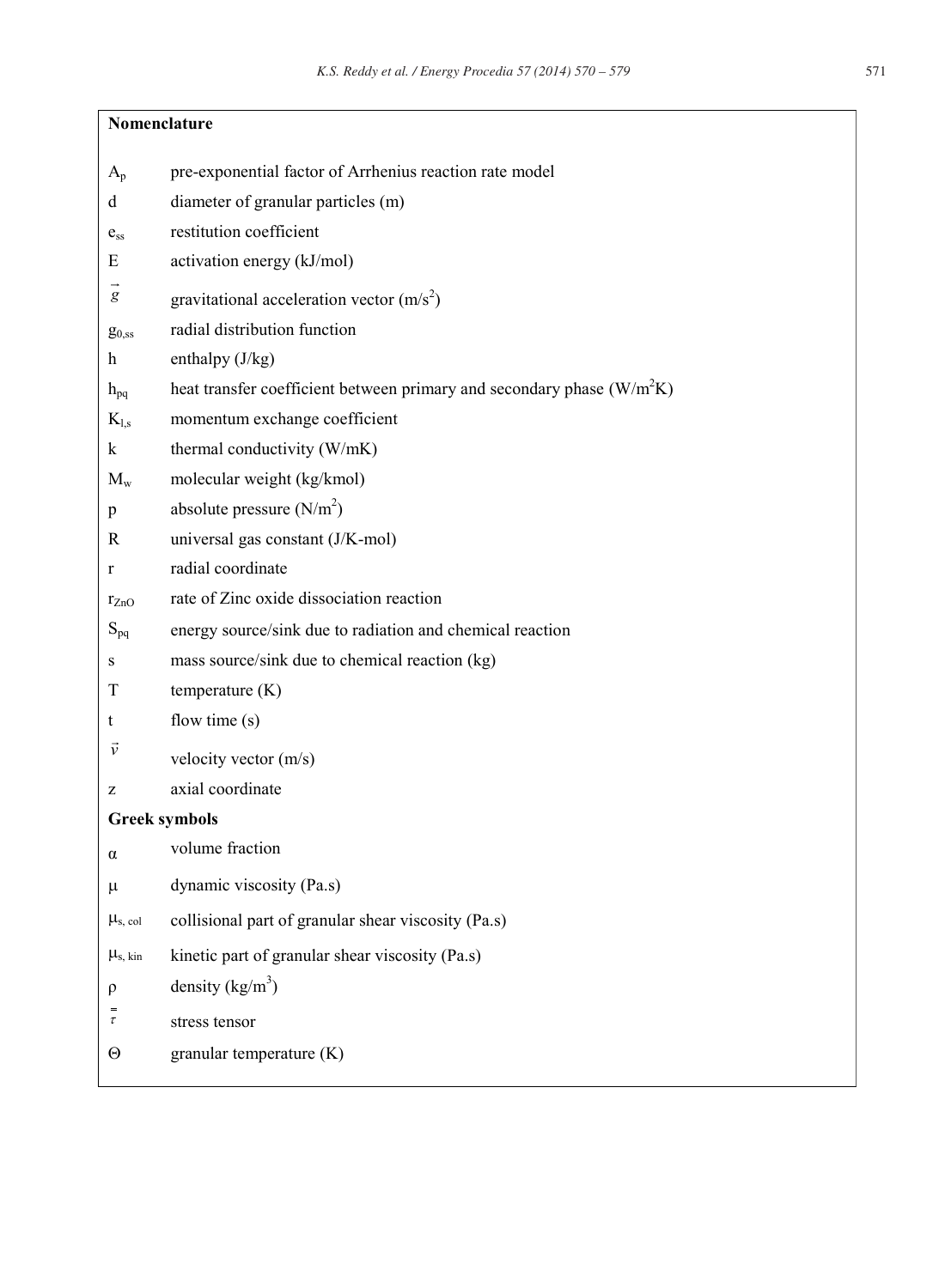produced from other sources of energy, so it is often referred as an energy carrier unlike a primary energy source like coal. Hydrogen is an efficient way to store and transport a huge amount of energy since it has a high calorific value than any fossil fuel. Solar thermo-chemical methods, one of the methods to produce hydrogen are based on the cyclic process of reduction and oxidation of metal oxides and metals respectively. The hydrogen and oxygen are by-products of the reaction. Several two-step water-splitting cycles based on metal oxide redox reactions including  $ZnO/Zn$ ,  $TiO<sub>2</sub>/TiOx$ ,  $Mn_3O<sub>4</sub>/MnO$  and  $Co<sub>3</sub>O<sub>4</sub>/CoO$ have been proposed. But the cycle based on Zn/ZnO redox reactions [1] has much higher practical hydrogen yield and operates at a moderate temperature compared to ferric and ceria cycles except carbothermal reduction of ZnO.

The ZnO produced is used again for the dissociation process, thus completing the two step cycle. The separation of zinc vapor and oxygen in the first step is accomplished by quenching the gas mixture in an inert atmosphere of argon gas. The exergy efficiency for a 10 kW reactor has a maximum value of 29% without any heat recovery but the theoretical maximum with heat recovery during quenching and hydrolysis is 82% [2]. The first step of the cycle is performed in a direct incident solar thermo-chemical reactor. The process occurs in a rotating cavity receiver lined with ZnO particles held to the cavity wall by centrifugal action while exposing the particles to highly concentrated solar radiation.

The objective of this work is to numerically model the solar thermo-chemical reactor coupling the granular particle physics, radiation modelling, and chemical reaction modelling using a finite volume based CFD package and to simulate the various processes occurring within the reactor.

#### *1.1 Solar thermo-chemical reactor*

The solar reactor configuration consists of 160 mm diameter rotating cylindrical cavity which is composed of sintered ZnO tiles glued on sintered alumina insulation [3]. The ZnO tiles serve as shock absorber and thermal insulator. The cavity wall is further surrounded by a layer of insulating alumina fibers whose density is much lesser than sintered alumina thus reducing the sensible heat loss. Concentrated solar radiation enters the cavity through a quartz window which is mounted on a conical frustum attached to the cavity of the reactor. The radiation further enters the cavity through a 30 mm diameter aperture. Preheated argon quench gas at 1000 K is injected through 6 nozzles placed symmetrically around the conical wall at a mass flow rate of 0.02 g/s through each nozzle.

#### **2. Modeling of reactor for solar hydrogen production**

#### *2.1 Physical model and design of solar thermo-chemical reactor*

The solar reactor consists of multiphase zone, sintered alumina solid zone and an insulation solid zone as shown in Fig 1. The length of the cavity of the reactor is 230 mm while the cavity diameter is 160 mm. Argon quench gas is injected into the cavity through six jets placed symmetrically around the cavity. The wall of the cavity is made up of 2 mm thick ZnO tiles. The cavity wall is surrounded by a layer of sintered alumina of thickness 4mm which act as thermal shock absorber and to some extent as thermal insulator. The next insulation layer made up of 110 mm thick alumina fibers surrounds the sintered alumina layer. In order to prevent hot gases escaping from reactor cavity through the aperture and to reduce re-radiation losses, a 3 mm thick quartz window is mounted on a water-cooled aluminum ring and integrated to the front face of cavity via conical frustum. Concentrated solar radiation from the parabolic dish at flux intensity of about 5000 suns enters the cavity through quartz window. The reactor has a dynamic feeder that extends and retracts within the cavity and enables to evenly spread out a layer of ZnO particles of desired thickness along the entire cavity.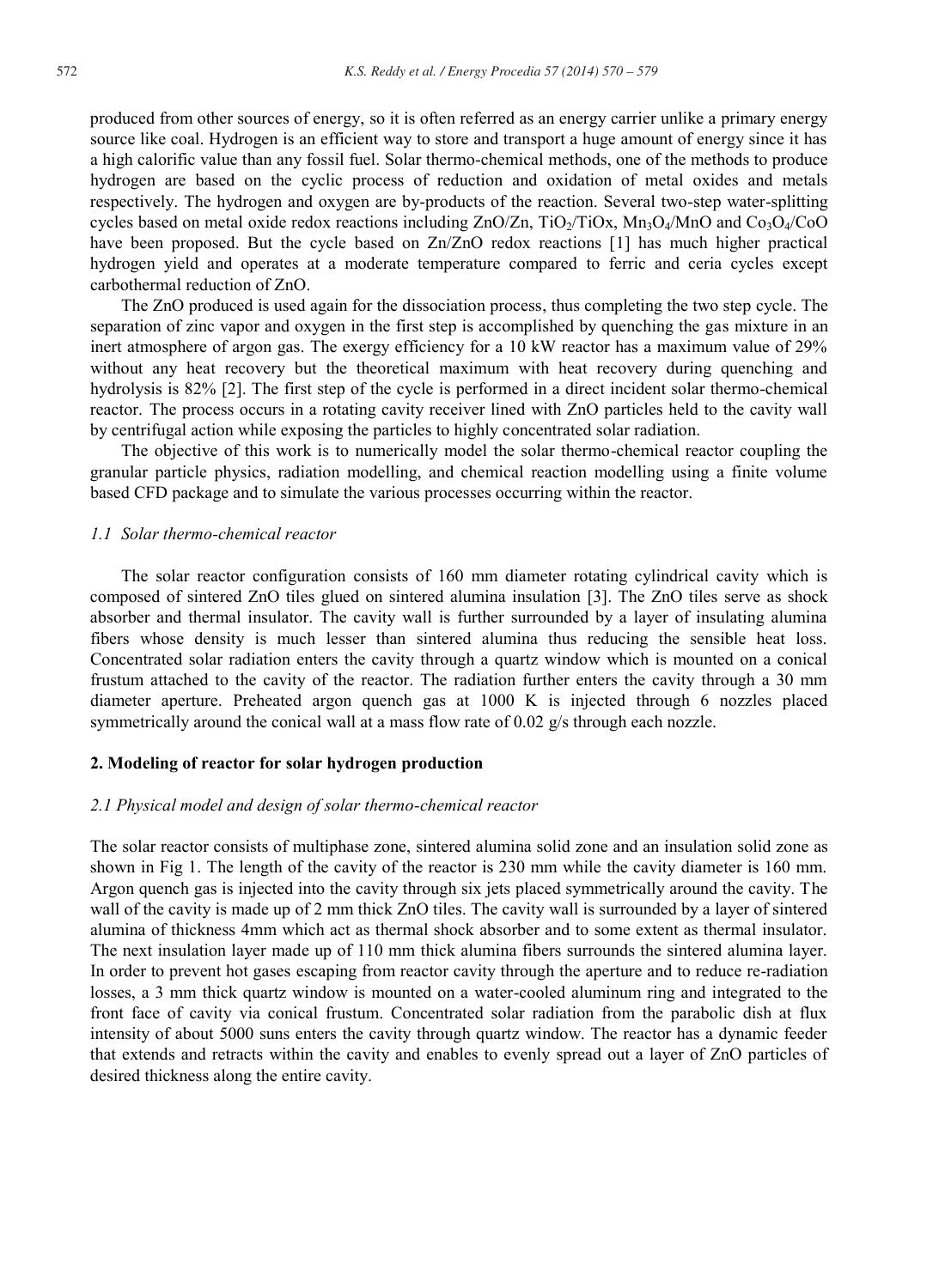

Fig.1. Physical model of solar thermo-chemical reactor

#### *2.2 Methodology of heat transfer analysis of the reactor*

The solar thermo-chemical reactor has been modelled and simulated using the finite volume based CFD package ANSYS Fluent [4]. The geometry of the reactor has been created using CATIA. The coupled phenomenon of fluid flow of gaseous mixture, multiphase particle physics of ZnO particles, turbulence, radiation physics and chemical reaction for ZnO dissociation has been included in the model. CFD analysis has been performed on a 3-D reactor domain consisting of cavity, sintered alumina and insulation made of alumina fibers. The mesh of the solid part of reactor domain is assumed to be rotating at 120 rpm in order to keep the ZnO particles along the wall by centrifugal action.

The particle dynamics of ZnO particles has been modelled by Eulerian-Eulerian multiphase model to find the radial and axial distribution of volume fraction of ZnO particles inside the cavity. This methodology gives a more accurate prediction of the reaction rate because of the correct volume fraction distribution spatially. The gaseous phase consisting of argon, zinc (g) and oxygen is assumed to be primary phase while the granular ZnO particles is assumed to be secondary phase. Separate continuity, momentum, energy equations has been solved for each phase. The mean particle size is assumed to be 10 microns. The turbulence phenomenon of both the phases is captured separately by k- $\epsilon$  turbulence model. Standard wall functions were used to capture the boundary layer effects of the rotating cavity wall. RNG  $k-\epsilon$  model is considered to account for swirl dominated flow features to accurately predict the viscous effects between the particles and the gaseous phase. Discrete Ordinates radiation model is used to describe the radiation phenomenon occurring within the reactor. The number of azimuthal and zenith divisions considered were 4 per octant therefore the radiation intensity was calculated in a total of 128 directions per finite volume cell. The flux distribution at the quartz window is assumed to be of Gaussian distribution with a radial standard deviation of 5 mm and the maximum value varying with time. The cavity walls are assumed to be completely diffuse emitters of radiation.

The dissociation of  $ZnO(s)$  into zinc(g) and oxygen is a case of heterogeneous phase reaction where the reaction rate follows Arrhenius reaction rate model. The activation energy and pre-exponential factor [7] for the reaction are considered as 361 kJ/mol.K and 14 x  $10^6$  kg/m<sup>2</sup>s. In order to consider the solid and gaseous phase separately two mixture materials created. The gaseous mixture is a combination of zinc, oxygen and argon while the solid mixture consists of only granular ZnO particles. The thermo physical properties of gases like thermal conductivity, viscosity and mass diffusivity are considered as a function of temperature and follow kinetic theory.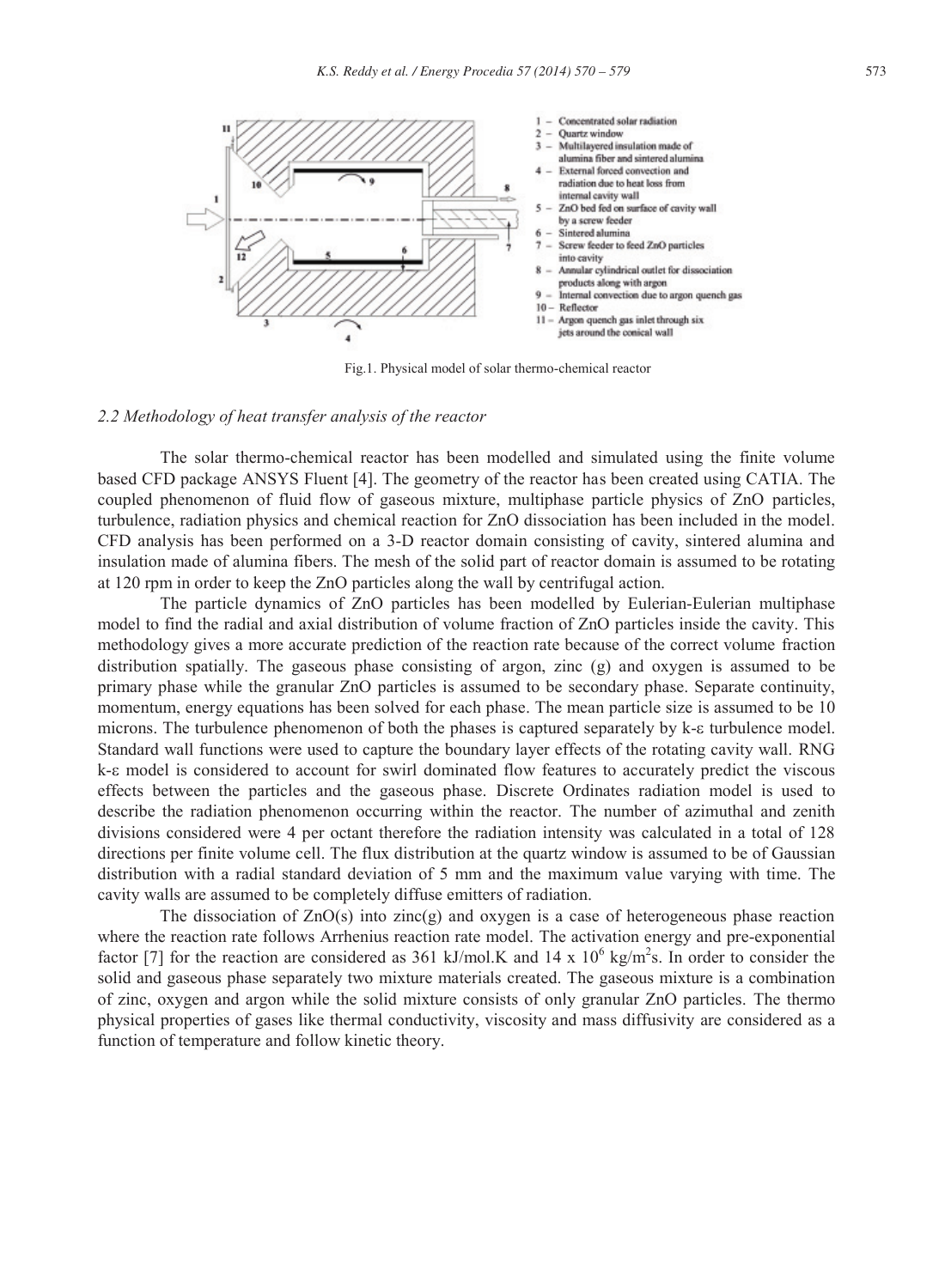# *2.3 Governing equations*

The continuity equation for any general phase 'q' is given by [5],

$$
\frac{\partial}{\partial t} \left( \alpha_q \rho_q \right) + \nabla \left( \alpha_q \rho_q \overrightarrow{v_q} \right) = S_q \tag{1}
$$

The momentum equation for any phase 'q' is given by [5],

$$
\frac{\partial}{\partial t} \left( \alpha_q \rho_q \overrightarrow{v_q} \right) + \nabla \left( \alpha_q \rho_q \overrightarrow{v_q} \overrightarrow{v_q} \right) = -\alpha_q \nabla p + \nabla \overrightarrow{x_q} + \alpha_q \rho_q \overrightarrow{g} + K_{ls} \left( \overrightarrow{v_l} - \overrightarrow{v_s} \right) \tag{2}
$$

The kinetic viscosity between the granular particles [5] is a sum of collisional and kinetic components. The collisional viscosity is given by,

$$
\mu_{s,col} = \frac{4}{5} \alpha_s \rho_s d_s g_{0,ss} \left( 1 + e_{ss} \right) \left( \frac{\Theta_s}{\pi} \right)^{1/2} \alpha_s \tag{3}
$$

The kinematic viscosity between the granular particles is given by [5],

$$
\mu_{s,kin} = \frac{10\rho_s d_s \sqrt{\Theta_s \pi}}{96\alpha_s \left(1 + e_{ss}\right)g_{0,ss}} \left[1 + \frac{4}{5}\alpha_s \left(1 + e_{ss}\right)g_{0,ss}\right]^2 \alpha_s
$$
\n(4)

During the phase change from solid to gas the momentum of the solid is transferred to the gaseous medium.

The energy equation for any phase 'q' is given by [5],

$$
\frac{\partial}{\partial t} \left( \alpha_q \rho_q h_q \right) + \nabla \left( \alpha_q \rho_q \overrightarrow{v_q} h_q \right) = -\alpha_q \frac{\partial p_q}{\partial t} + \overrightarrow{\tau_q} \nabla \overrightarrow{v_q} + S_{hq} + Q_{pq} \tag{5}
$$

where  $Q_{pq} = h_{pq}(T_p - T_q)$  and  $h_{pq} = (6\kappa_q \alpha_p \alpha_q Nu_p)/d_p^2$ 

The Nusselt number was represented as a complex function of volume fraction, Reynolds number, Prandtl number [6]. The heterogeneous reaction rate reaction rate governed by Arrhenius reaction rate model is given by [7],

$$
k = A_p e^{\left(\frac{-E}{RT}\right)}\tag{6}
$$

#### *2.4 Boundary conditions*

The various boundary conditions are given below:

- (1) Argon injection through six nozzles is modeled as *mass flow inlet* boundary condition with a mass flow rate of 0.02 g/s through each nozzle entering at 1000K.
- (2) Outlet of reactor is modeled as *pressure outlet* at absolute pressure of 1 atm.
- (3) The inner cavity wall which is rotating at 120 rpm has a wall roughness height of 0.01 mm and an emissivity of 0.7.
- (4) Energy loss from the aluminum outer wall is considered as *mixed wall* boundary condition combining radiation and convection to the ambient at 300 K.
- (5) For the rotating outer cylindrical shell, heat transfer coefficient [8] is  $h = 6.2$  W/m<sup>2</sup>K.
- (6) For the front and back portion of outer wall including quartz window, heat transfer coefficient [9] is  $h = 23W/m^2K$ .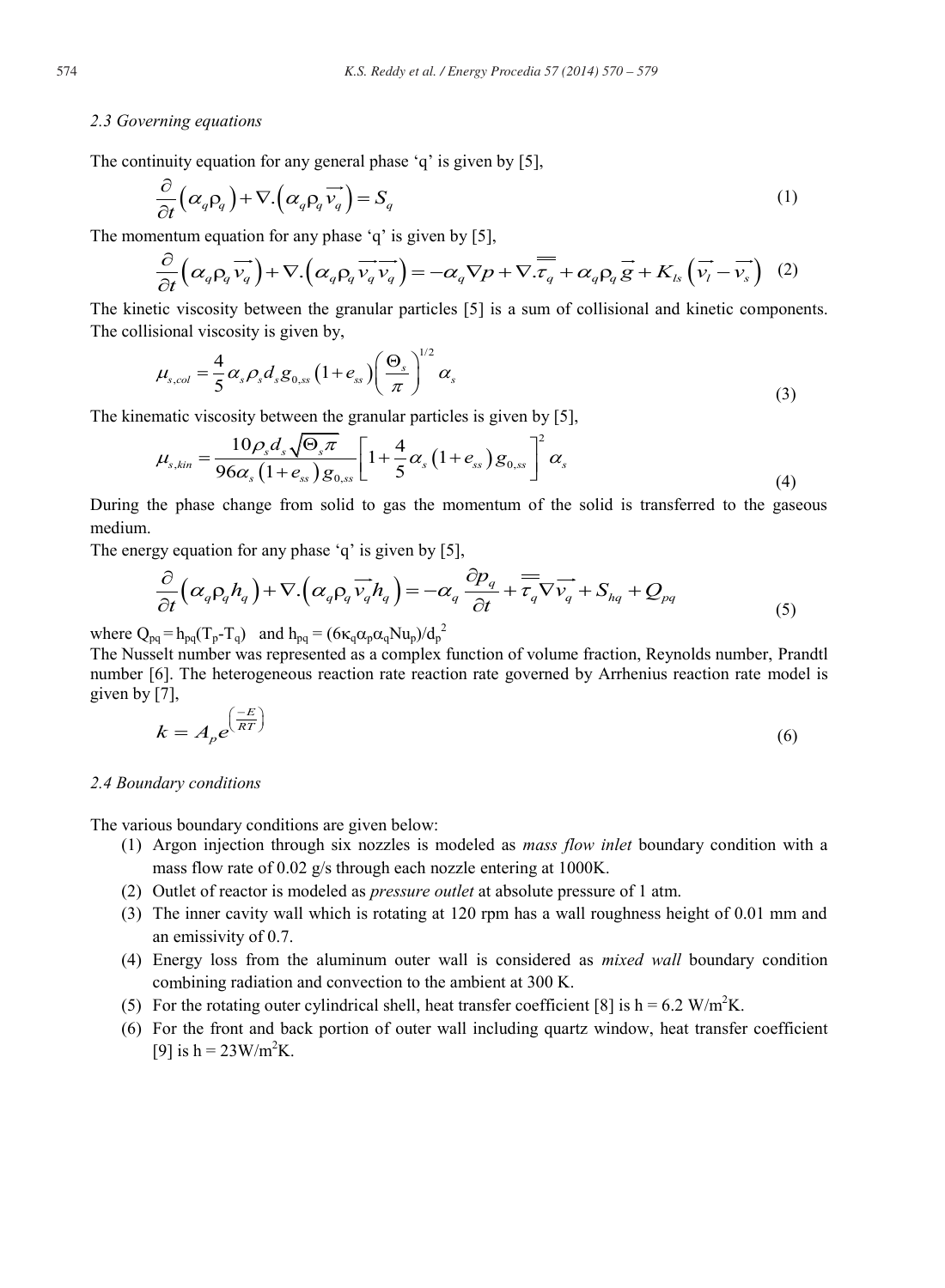(7) The window of the reactor is modeled as a semi-transparent wall made of quartz glass with transmissivity of 0.9. The input beam radiation at the window is time and space variant. The flux distribution at the aperture as a function of radial coordinate and is represented as a two dimensional Gaussian distribution function

$$
F(r, z) = A \exp\left(-\frac{1}{2} \left[ \left(\frac{r - \mu}{\sigma_r}\right)^2 + \left(\frac{z}{\sigma_z}\right)^2 \right] \right)
$$
  
Where  $\mu = \sqrt{\frac{2}{\pi}} z$  and  $\sigma_r$  =5mm;  $\sigma_z = 4\sigma_r$  (7)

#### **3. Results and discussion**

# *3.1Model validation*

The heat transfer model is validated with the experimental data [3] considering the cavity temperature and oxygen molar flow rate through the outlet. The experiments have been carried using high-flux solar simulator at Paul Scherrer Institute, Switzerland. The cavity temperature has been measured using Type-B thermocouples at the back of ZnO tiles. The oxygen molar flow rate through the outlet is one of the indicators of the progress of the reaction. The model cavity temperature was slightly higher than that of the experimental value by 10 K as shown in Fig. 2 (a). The oxygen molar flow rate varied with time in a smooth manner as opposed to the transient fluctuations in case of experimental run due to noise in measurement as shown in Fig. 2 (b). The drop in oxygen flow rate at 3400 s is due to the formation of  $CO<sub>2</sub>$  due to the oxidation of carbon impurities present in the ZnO feed. At lower temperatures i.e, 1500-1700 K the deviation from the experimental value is not substantial but at higher temperatures the deviation is high which indicates the dependence of the reaction pre-exponential factor on temperature.



Fig. 2. Validation of model with experimental data (a) cavity temperature and (b) oxygen molar flow rate

#### *3.2 Sensible heating of reactor*

The dissociation of ZnO in a thermochemical reactor at various stages is shown in Fig. 3 (a). The first phase starts with gradual sensible heating of reactor components such as the cavity wall and multilayered insulation. During the second phase, reactor heating is stopped and the screw feeder is extended into the reactor cavity in order to feed the granular ZnO particles uniformly over the cavity wall. At the end of feeding the screw feeder is retracted and the power input is fixed to a constant maximum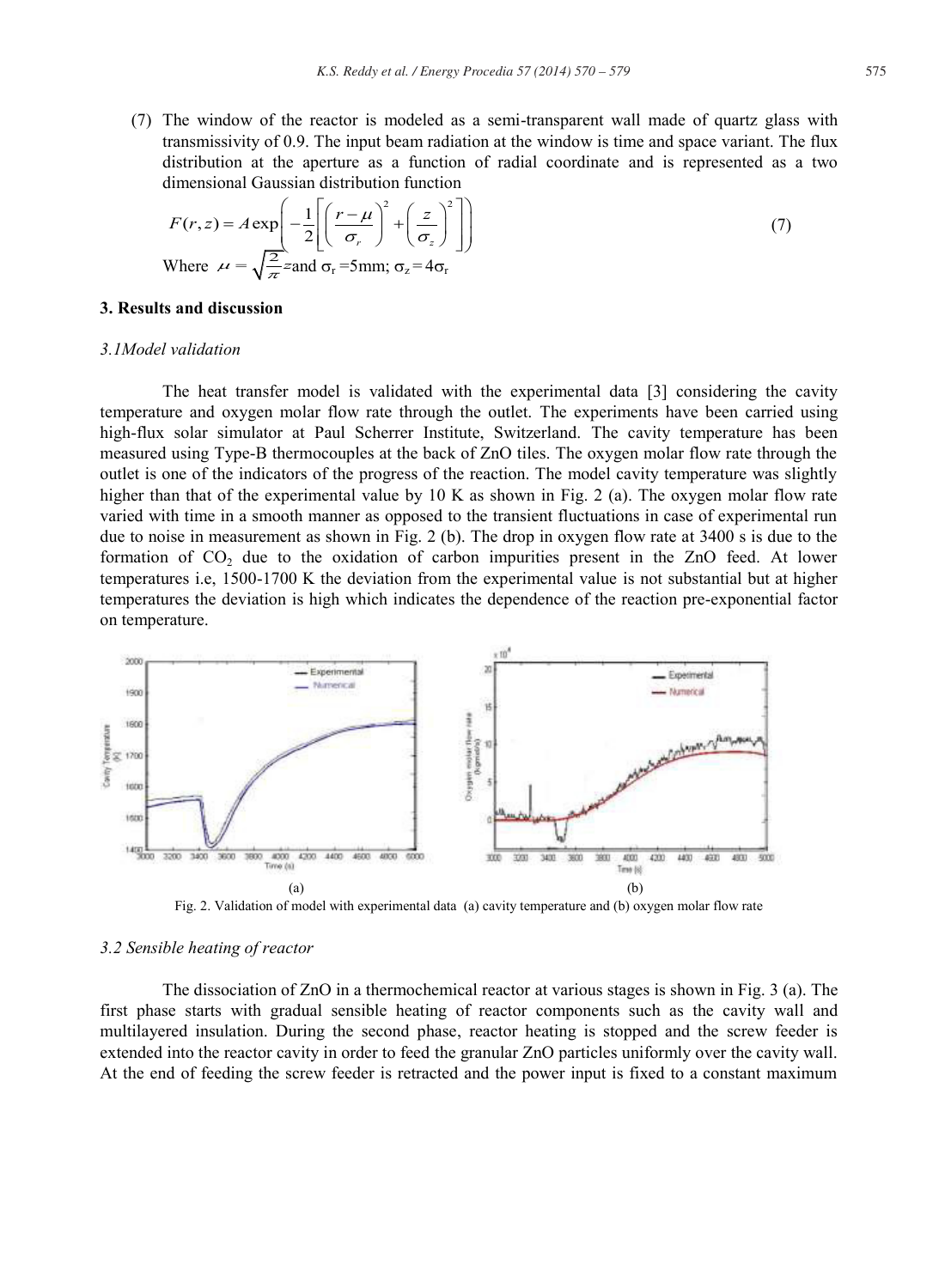value. During this phase, as the temperature of ZnO particles increases the dissociation process and proceeds at a faster rate until the entire ZnO mass is exhausted. During the initial heating phase, the reactor is gradually heated to 1560 K. The gradual heating results in lesser thermal expansion and therefore lesser stresses. The sensible heating is done by varying the input power through the aperture from 0 to 4 kW for about 3400 s as shown in Fig. 3 (a). The power input is assumed to be proportional to the square root of flow time. The cavity temperature increases gradually and attains a maximum value of 1825 K at 5025s as shown in Fig. 3(b). The rate of rise of cavity temperature dropped with time due to the increase in reaction heat and re-radiation loss.



Fig. 3 (a) Variation of power input with time (b) Variation of cavity temperature and re-radiation loss with time

From the start of heating to 1000 s, there is an increase in rate of temperature rise. The reradiation loss which is proportional to the fourth power of cavity temperature, increases nonlinearly with temperature and hence results in reduction of sensible heating of the insulation. This results in reduction in the rate of rise of cavity temperature and hence after 1000 s, the temperature varies linearly with time. Fig. 4 shows the temperature contour at the end of heating and dissociation stages. The temperature of the inner cavity wall peaks at the center region and then falls of gradually which is due to the higher intensity



Fig. 4. (a) Temperature (K) contours at the end of (a) heating phase at 3400 s (b) dissociation at 5000 s

of incident radiation as shown in Fig. 5 (a). The outer wall temperature did not change much from the initial temperature of 300 K and hence resulted in negligible conduction loss. The re-radiation loss contributes about 32% of the input energy while the maximum portion of 66% goes into sensible heating of the insulation. The rest of the input energy is lost by convection through argon quench gas and by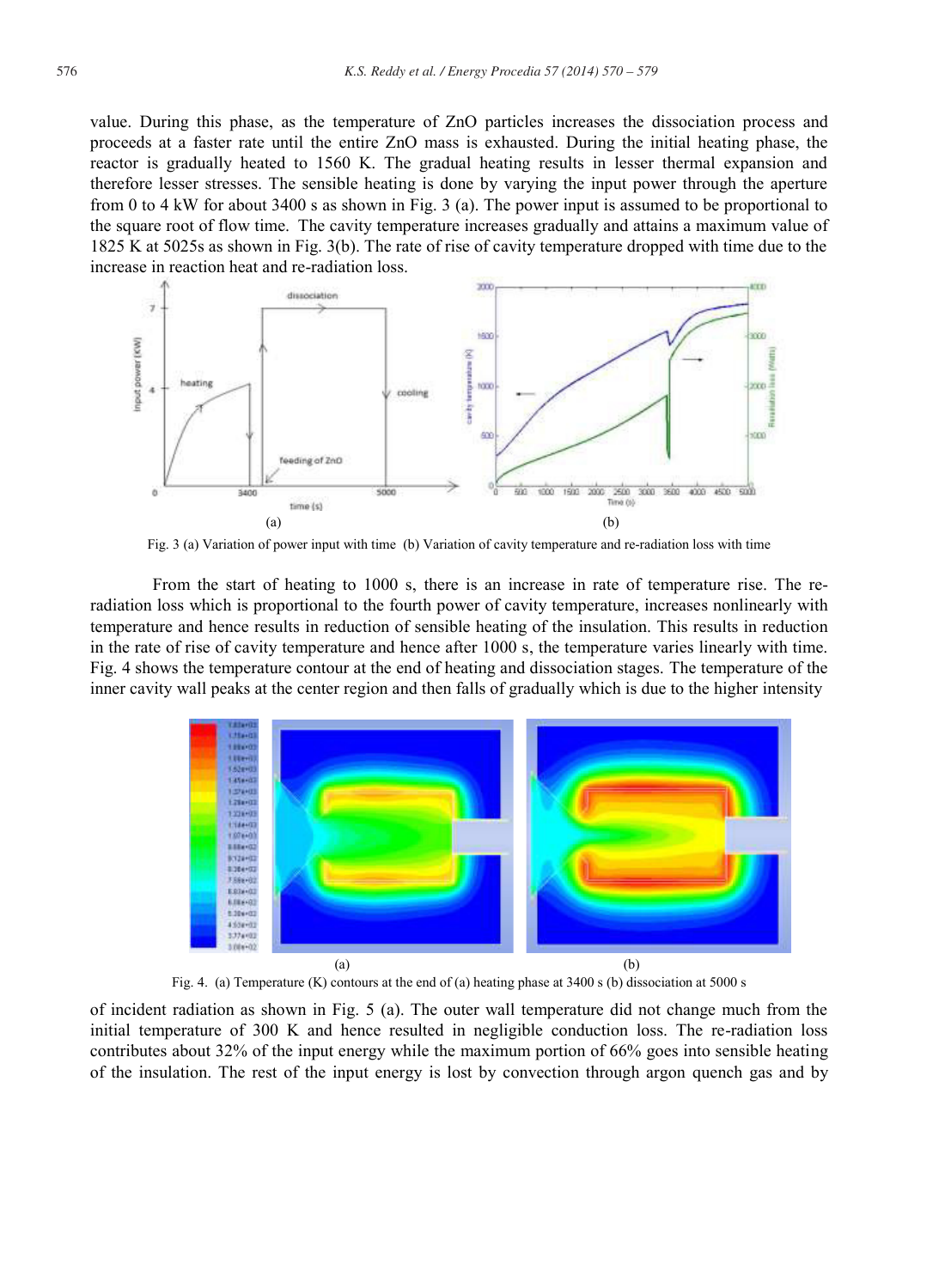conduction through the insulation to the ambient at 300 K. Fig. 5 (b) shows the diffusion of momentum through the fluid domain due to the wall rotation. The argon quench gas attained a velocity of 0.1 m/s at the aperture. The cavity temperature dropped due to the absorption of the heat by the freshly fed ZnO particles and by re-radiation loss.

# *3.3 Feeding of zinc oxide*

After the sensible heating of the reactor cavity and insulation, about 284 g of ZnO particles is fed for 50 s into the rotating reactor cavity. During the feeding phase, the input power is stopped so that the temperature does not rise which would otherwise increase the dissociation of ZnO. The momentum diffused through the fluid domain due to the wall rotation. The argon quench gas attained a velocity of 0.1 m/s at the aperture. The cavity temperature is dropped due to the absorption of the heat by the freshly fed ZnO particles and also by re-radiation loss. At the end of heating phase, the cavity temperature reached a maximum value of 1560 K. After 50 s of the feeding phase, cavity temperature dropped by 150 K. The dissociation reaction of ZnO based on Arrhenius model initiated and the products of reaction, i.e, zinc (g)



Fig 5 Contours of (a) radiation flux (b) velocity

and oxygen started to form and the molar flow rate of the products increased following the trend of reaction rate. But, the maximum reaction rate did not exceed 0.004 g/s and the oxygen molar flow rate at the outlet reached a maximum of 1 x 10-7mol/s. A recirculation zone has been noticed near the aperture of the reactor inside the cylindrical cavity region due to the combined effect of axial flow and swirl flow. This resulted in flow reversal out of the reactor cavity through the aperture into the conical wall region. At the end of feeding phase, ZnO particles were distributed through 4 mm from the cavity wall. All the ZnO particles were within the created inflation boundary layer mesh.

#### *3.4 Dissociation of zinc oxide*

The third phase of the simulation is the important phase of reaction wherein the cavity temperature increases and results in an exponential increase in reaction rate. The input power is increased to a maximum value of 7 kW and kept constant. The oxygen molar flow rate initially increases exponentially with time, but after 4500 s due to the reduced rate of rise in temperature and concentration of particles, the reaction rate drops and hence the oxygen molar flow rate also drops. From the Fig. 6, it can be seen that at the end of the reaction, heat from the cavity wall diffused more through the insulation and hence increasing the outer wall loss by convection and radiation to the ambient. At the end of dissociation, the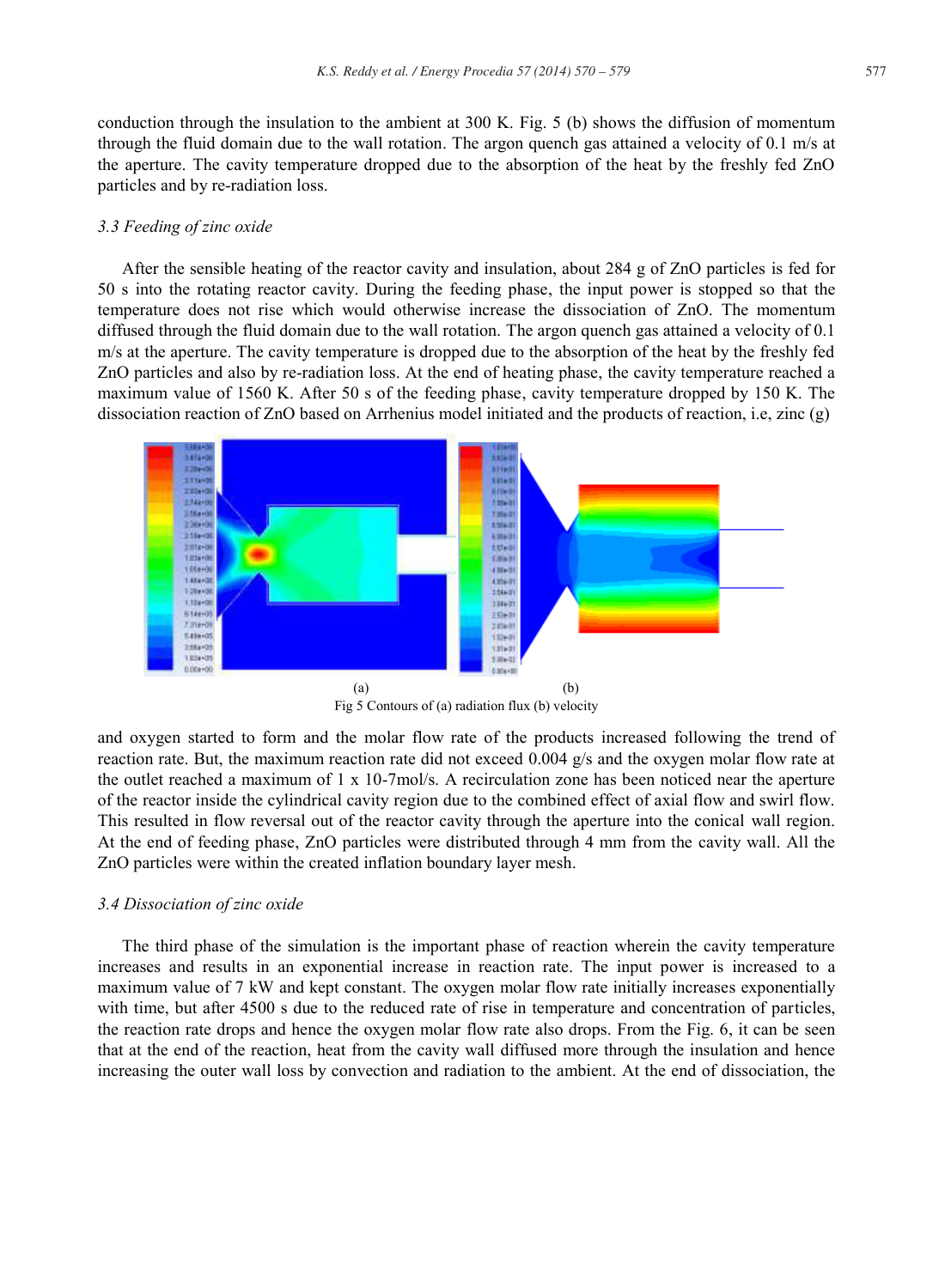maximum mass fraction of zinc is 0.68 and that of oxygen is 0.17 (Fig 6). The highest concentration of zinc and oxygen was near the ZnO bed and dropped gradually towards the axis of the reactor.



*3.5 Energy balance and efficiency of the reactor* 

The maximum rate of heat addition through the aperture of the reactor is fixed at 7 kW. Various losses occurring in the reactor has been studied. The losses include re-radiation from the cavity, convective loss by argon quench gas, conductive losses from the insulation to ambient and sensible heating of insulation. From the analysis, it is found that the contribution of re-radiative loss is 46% of the total energy input while sensible heating of the insulation accounted for 35.5% of total energy input as shown in Fig 7 (a). Minor losses including the convective loss by argon quench gas and conductive loss to the losses contributed 1% and 2% respectively. The variation of heat losses with flow time occurring in the alumina reactor is shown in Fig. 7 (b). The rate of rise of re-radiation loss for the reactor is higher during the earlier stage of dissociation since re-radiation loss is a function of cavity temperature. But as the cavity temperature increases nonlinearly, the re-radiation loss also increases and the amount of energy heating the reactor insulation decreases. Hence the rate of temperature rise decreases and the temperature.



Fig 7 (a) Energy balance of the reactor (b) Variation of heat losses with time

and re-radiation loss almost attains a constant value. The sensible heating of the reactor insulation is the most dominant form of heat loss at the start of dissociation phase, since the ZnO bed temperature is very less for the dissociation reaction to attain maturity. But as the cavity temperature increases, the reaction